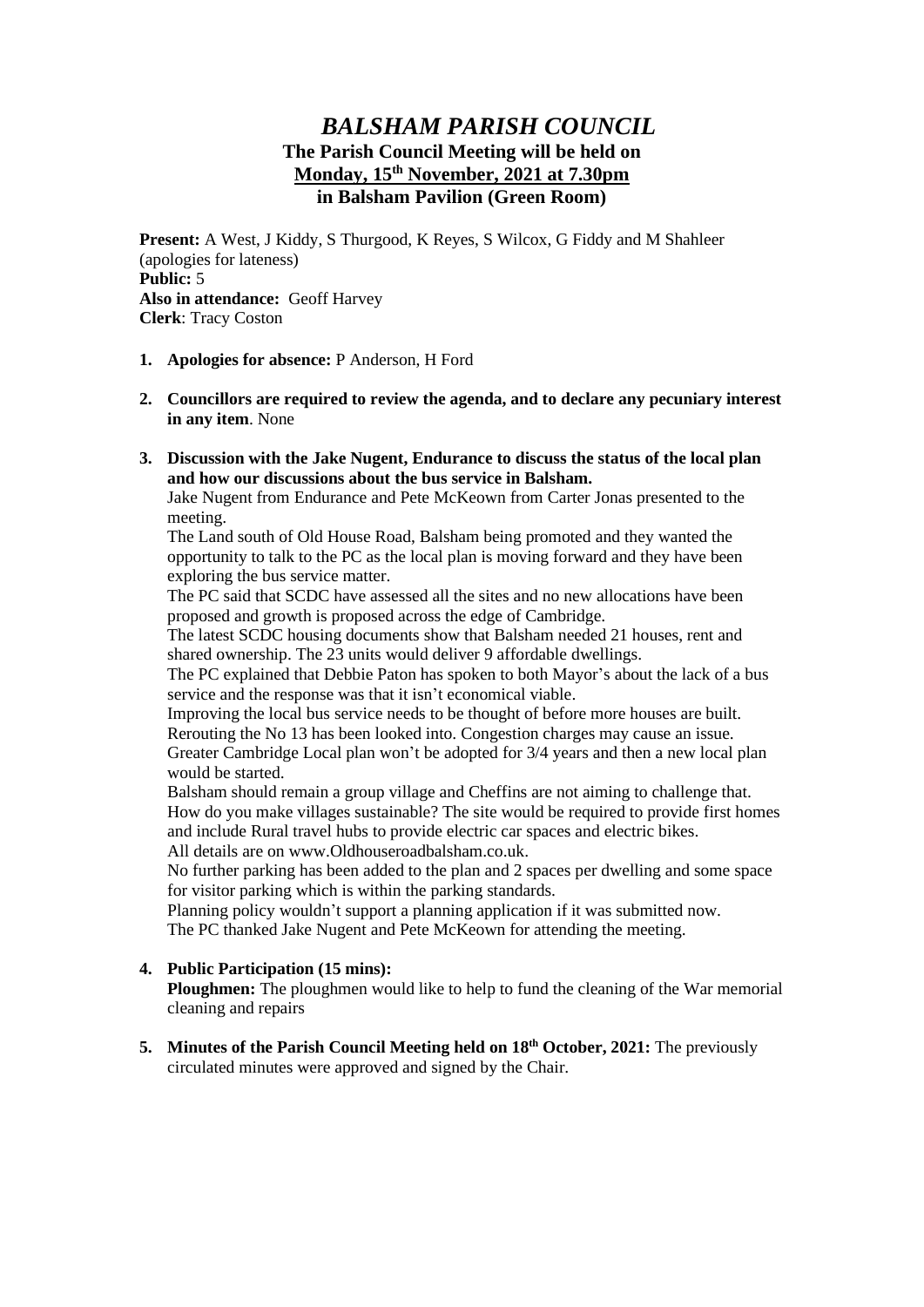# **6. Report from District and County Councillor:** Written report sent.

**Henry Batchelor:** Apologies sent.

**Geoff Harvey**: Local Plan consultation has resulted in most of the development being directed to the new towns/Bourn Airfield site.

All new developments will have to be zero carbon or net zero carbon they will have to make a contribution to low energy options. Houses will have to be built with uprated installation.

A food waste trial is being carried out in other villages.

### **7. Matters arising from the minutes:**

### **a) Report from meeting with Balsham PCC concerning the Church Institute:**

The PC, PCC and Church Institute Committee and public met on  $21<sup>st</sup>$  October, 2021 to discuss the future of the PC.

The general feeling was that there is a large enough population in Balsham to support the Church Institute.

The PC will have to make a final decision at the January meeting. Annie West, Gordon Fiddy and James Kiddy will put together three proposals for the meeting to be voted on by the PC.

**b) Broadband speeds**: Muhammad Shahleer produced a draft questionnaire for the village, more information needs to be added before they can be sent out.

**c) Planting daffodils in the village**: The daffodils have been purchased and will be planted within the village by volunteers.

**d) Overhanging hedges/trees in the village**: All letters have been written. The PC will arrange for the cherry trees opposite Lower Farm and the trees on the corner of Linton Road/Cambridge Road when planning has been approved, but due to forward booking it won't be before February 2022.

**e) Field End Sign**: Clerk to chase up with SCDC.

**f) Lamp in Plumian Way passage**: Clerk to report to CCC Street lighting.

**g) Stocking Toft**: The sign is in the hedge and the hedge needs to be cut back to expose the sign.

### **8. Planning:**

**a) For Discussion:**

Proposal: Demolition, replacement and extension of existing timber framed outbuilding. Site address: 4 West Wratting Road Balsham CB21 4DX

Reference: 21/04669/LBC - 21/04668/HFUL

Public Access Link: [https://applications.greatercambridgeplanning.org/online](https://applications.greatercambridgeplanning.org/online-applications/PLAN/21/04669/LBCNo)[applications/PLAN/21/04669/LBCNo](https://applications.greatercambridgeplanning.org/online-applications/PLAN/21/04669/LBCNo)

PC Decision: No objections

Proposal: Erection of front porch and bay window, first floor side extension with balcony on roof and loft conversion with dormer.

Site address: 56 Fox Road Balsham CB21 4EZ

Reference: 21/04499/HFUL

Public Access Link: [https://applications.greatercambridgeplanning.org/online](https://applications.greatercambridgeplanning.org/online-applications/PLAN/21/04499/HFUL)[applications/PLAN/21/04499/HFUL](https://applications.greatercambridgeplanning.org/online-applications/PLAN/21/04499/HFUL)

PC Decision: The PC would prefer brick to be used and not wood to match the materials in the area.

Proposal: Demolition of existing single storey rear extension and construction of a new single storey rear extension and dormer to rear roof.

Site address: 5 Woodhall Lane Balsham CB21 4DT Reference: 21/04474/HFUL Public Access Link: [https://applications.greatercambridgeplanning.org/online](https://applications.greatercambridgeplanning.org/online-applications/PLAN/21/04474/HFUL)[applications/PLAN/21/04474/HFUL](https://applications.greatercambridgeplanning.org/online-applications/PLAN/21/04474/HFUL)

PC Decision: No objections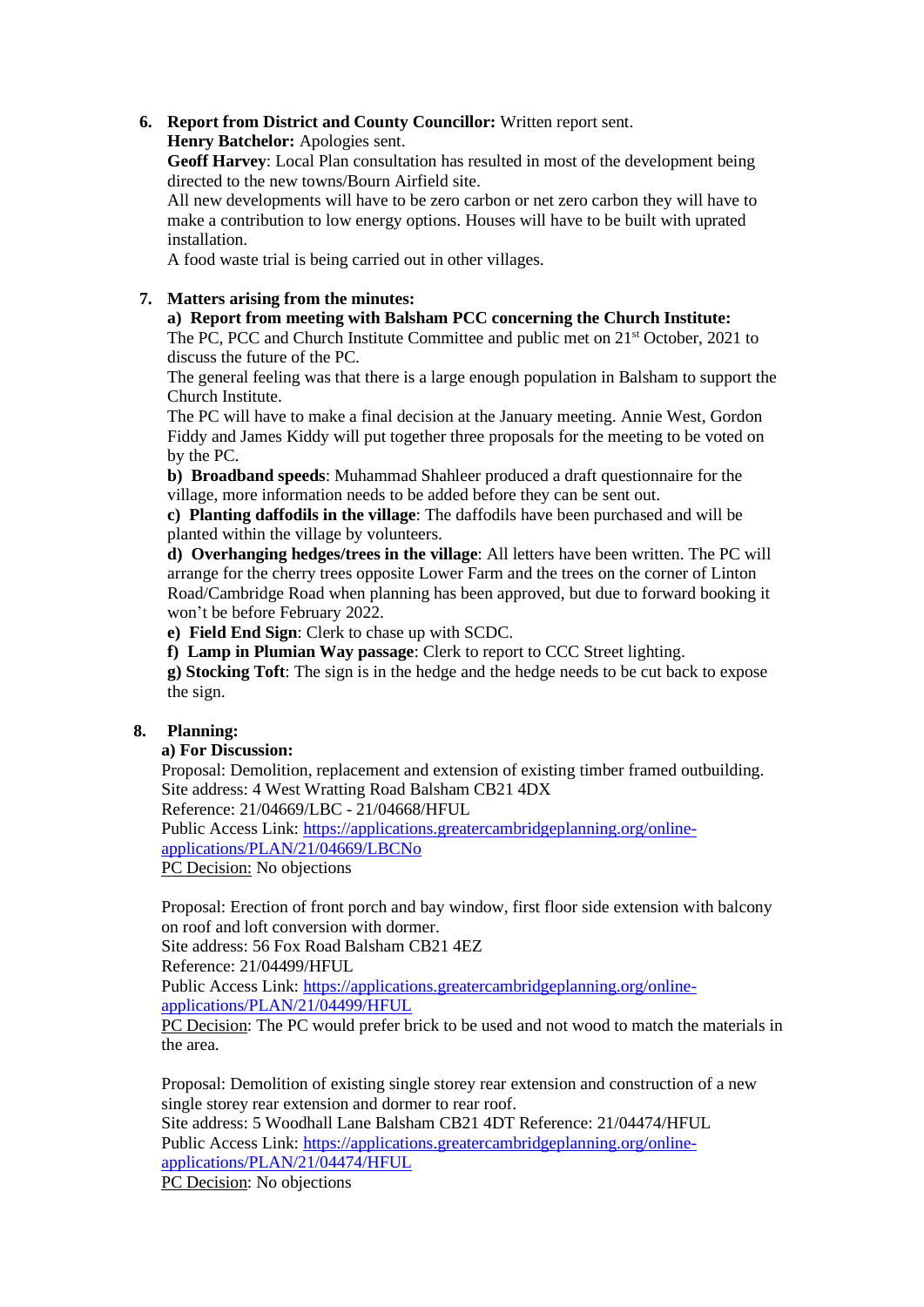Site address: 13 West Wratting Road Balsham CB21 4DX Reference: 21/1458/TTPO Proposal: T1 Yew to take down to a stump close to ground to allow for turning area on the drive.

T2 Beech group x3 to reduce branch ends by 3m. To reduce the crown from 27m high and leave at 24m with 15m radius left at 12m. pPC Decision: No objections

Site address: 18 West Wickham Road Balsham CB21 4DZ Ref: 21/1444/TTPO Proposal: T1 Walnut - Crown lift to 3m above ground level on all sides PC Decision: No objections

**b) Decisions:** None

**9. Allotment update:** There are 3 half plots available.

#### **10. Recreation Ground/Pavilion**

**a) Adult gym equipment:** The location still needs to be decided and Clerk to find out if the equipment can be installed onto the bricked area and what surfacing is required. **b) Defibrillator:** The defibrillator has been delivered but the cases are out of stock at present.

#### **11. Highway Matters**:

**a) Double yellow lines on corner of West Wratting Road/High Street**: The yellow lines should be installed within 3 months as the order has been received by the contractor. **b) Parking sign on Green for school parking**: Sign to be chased up with Highways when the yellow lines have been installed.

**c) Parking letter from Cambridgeshire Police:** The letters have been printed and given to residents of Trinity Close and some parish councillors.

**d) Local Highways Initiative Scheme**: The PC will apply for countdown signs into the entrances to the village.

#### **12. Correspondence:** All emailed.

**13. Finance:-** Receipts and payments up to 10/11/2021 and any invoices/receipts received up until 15/11/2021 will be considered at the meeting. **a)**

| a)                                                        |   |              |
|-----------------------------------------------------------|---|--------------|
| Payments                                                  |   |              |
| £1,018.55 Exp: 225.42<br>T Coston Salary                  |   | £ $1,141.06$ |
| Pension £56.02                                            |   |              |
| M McCall (Gross $\pounds$ ) 23.5 hours Ex $\pounds$ 10.50 | £ | 245.70       |
| S Housden (Gross £) £ 154.00                              | £ | 154.00       |
| Parish Nurse Scheme                                       | £ | 1,500.00     |
| Drax (Street light electricity)                           | £ | 17.42        |
| A J King                                                  | £ | 211.20       |
| <b>Opus Energy</b>                                        | £ | 29.37        |
| <b>Total Payments November 2021</b>                       | £ | 3,298.75     |

#### **Bank Balances as at 15/11/2021**

| <b>Total</b>                                               | £ 229,932.56 |
|------------------------------------------------------------|--------------|
| 3 month notice account (Lloyds) $\text{\pounds}$ 42,490.67 |              |
| H.I. Account:                                              | £ 183,604.52 |
| Community $A/C$ :                                          | 3,837.37     |